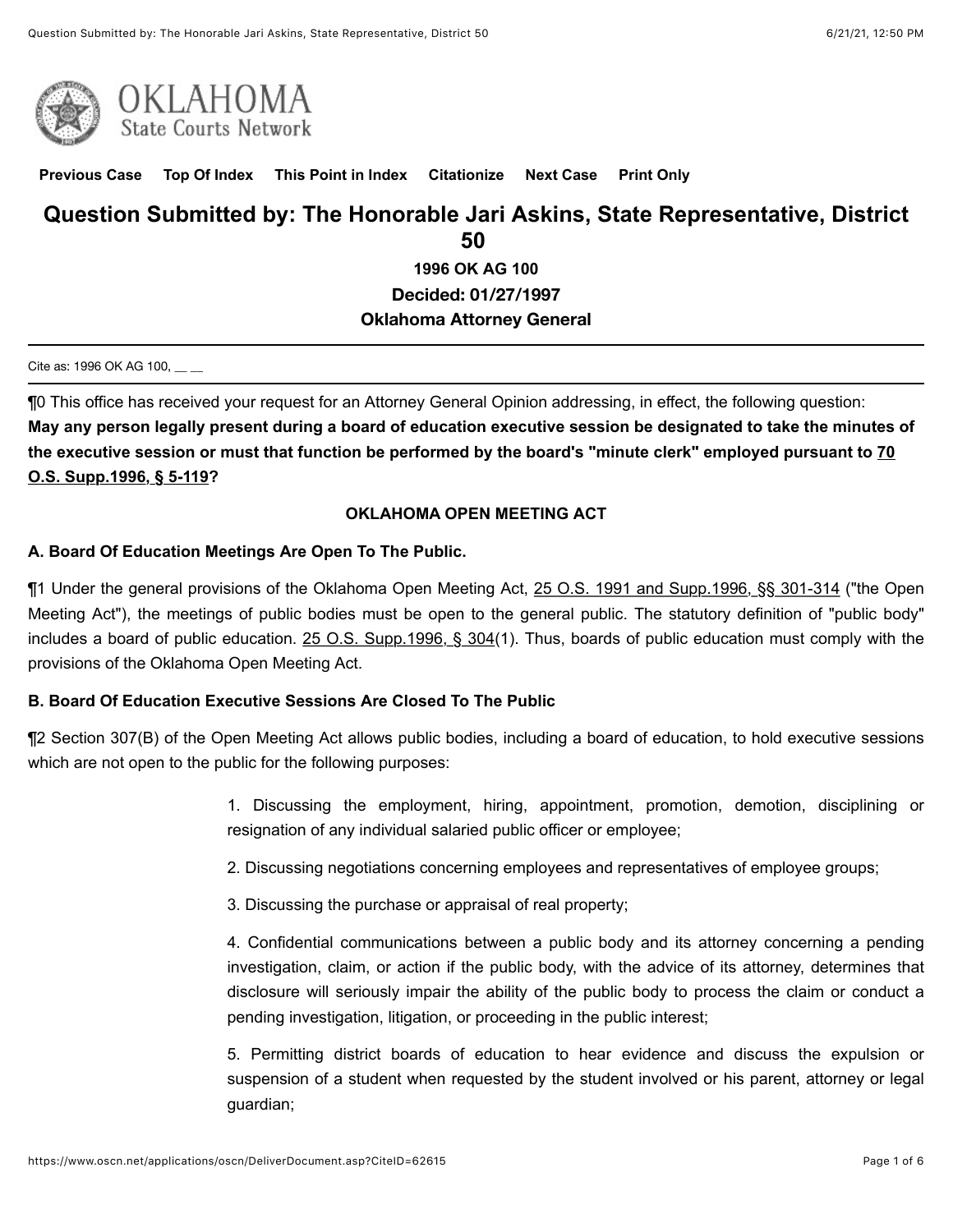6. Discussing matters involving a specific handicapped child;

7. Discussing any matter where disclosure of information would violate confidentiality requirements of state or federal law; or

<span id="page-1-0"></span>8. Engaging in deliberations or rendering a final or intermediate decision in an individual proceeding pursuant to Article II of the Administrative Procedures Act. $1$ 

**. . . .**

F. A willful violation of the provisions of this section shall:

1. Subject each member of the public body to criminal sanctions as provided in Section 314 of this title; and

2. Cause the minutes and all other records of the executive session, including tape recordings, to be immediately made public.

#### [25 O.S. Supp.1996, § 307.](https://www.oscn.net/applications/oscn/deliverdocument.asp?citeid=73431&date=1/27/1997)

¶3 The above-quoted section of the Open Meeting Act emphasizes the Legislature's intent that only highly sensitive or confidential matters may be discussed privately by public bodies.

### **C. Minutes Of Board Of Education Meeting Must Be Kept.**

¶4 The Open Meeting Act provides:

The proceedings of a public body shall be kept by a person so designated by such public body in the form of written minutes which shall be an official summary of the proceedings . . . .

#### [25 O.S. Supp.1996, § 312](https://www.oscn.net/applications/oscn/deliverdocument.asp?citeid=73437&date=1/27/1997)(A).

¶5 Accordingly, minutes of a public meeting must be kept. The Oklahoma Supreme Court has held that the requirement for minutes to be kept and recorded also applies to executive sessions. *Berry v. Board of Governors of Registered Dentists*, 611 P.2d 628, 632 (Okla. 1980). The Legislature has explicitly recognized that the requirement to keep a summary of the proceedings in the form of written minutes extends to executive sessions at [51 O.S. Supp.1996, § 24A.5](https://www.oscn.net/applications/oscn/deliverdocument.asp?citeid=80292&date=1/27/1997)(1)(b) (providing that minutes of lawful executive sessions are confidential) and [25 O.S. Supp.1996, § 307\(](https://www.oscn.net/applications/oscn/deliverdocument.asp?citeid=73431&date=1/27/1997)F) (providing that a willful violation of the provisions of Section 307 of the Open Meeting Act will cause the minutes of the executive session, including tape recordings, to be made public).

¶6 While it is certain that minutes must be kept, this requirement may be met in a variety of ways. As provided in Section 312 of the Open Meeting Act, minutes are simply a written *summary* of the proceedings, not a word for word transcription. Therefore, regardless of the method used to compile the minutes, the Open Meeting Act requirement for minutes is satisfied provided some type of written summary of the meeting is kept by the public body.<sup>2</sup>

¶7 Your question asks whether a *specific* person, *i.e.*, the "minute clerk," must take the minutes during an executive session held during a board of education (sometimes herein referred to as "school board") meeting.

#### <span id="page-1-1"></span>**MINUTE CLERK EMPLOYED BY SCHOOL BOARD**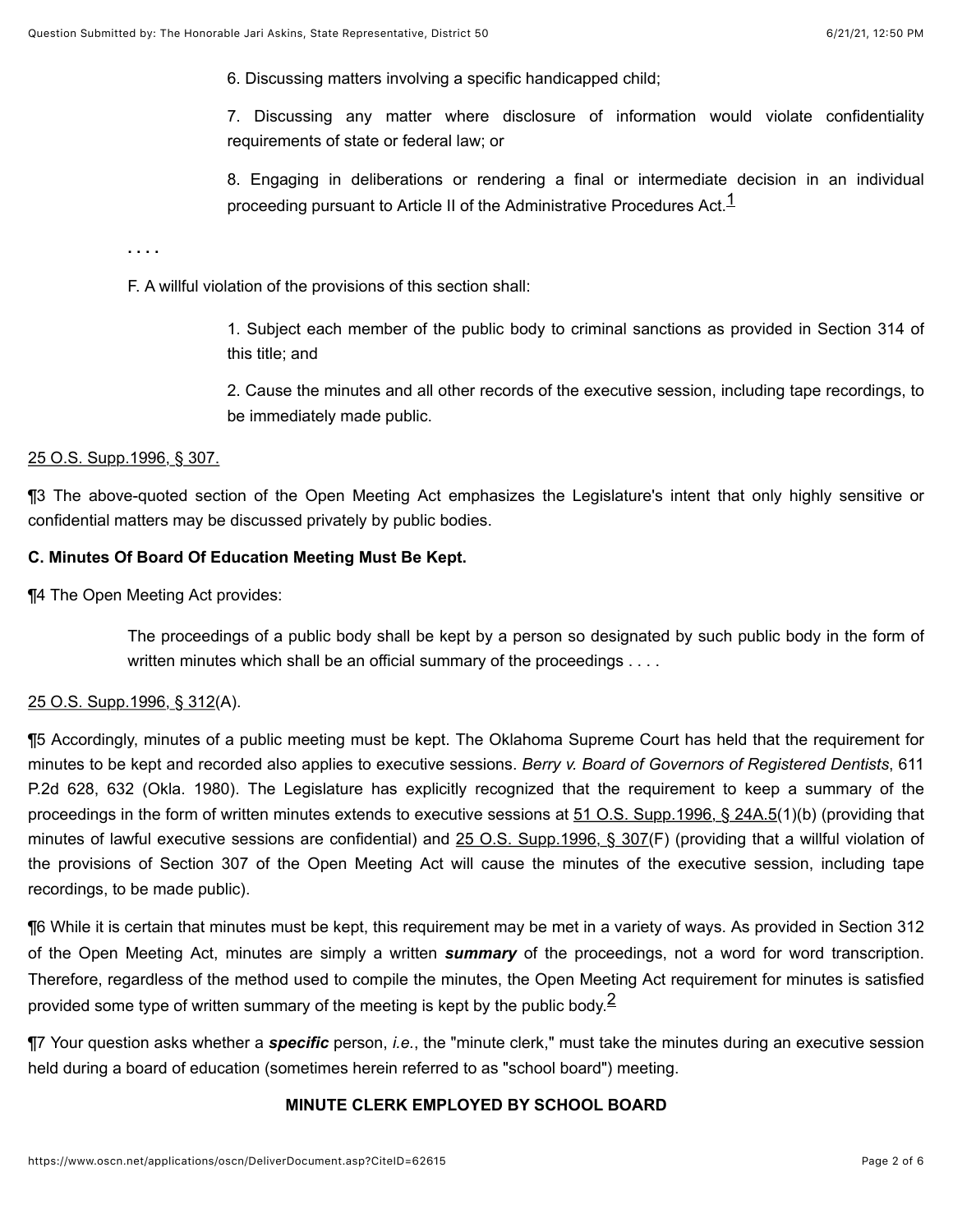¶8 Title [70 O.S. Supp.1996, § 5-119](https://www.oscn.net/applications/oscn/deliverdocument.asp?citeid=89858&date=1/27/1997)(B) provides in part:

The board of education shall employ an encumbrance clerk and minute clerk, both functions of which may be performed by the same employee. The encumbrance clerk shall keep the books and documents of the school district and perform such other duties as the board of education or its committees may require. The minute clerk shall keep an accurate journal of the proceedings of the board of education and perform such other duties as the board of education or its committees may require. The board of education may designate a deputy minute clerk. The deputy minute clerk may perform any of the duties and exercise any of the powers of the minute clerk with the same force and effect as if the same were done or performed by the minute clerk.

¶9 Also, as previously cited, Section 312(A) of the Open Meeting Act requires a public body to designate a person to keep the minutes of the proceedings. Your question thus becomes, do these statutory provisions, when read together, require that a school board must designate *only* the "minute clerk" for the purposes of taking minutes of confidential matters discussed in an executive session?

¶10 The fundamental principle of statutory construction is to ascertain the underlying legislative intent through an examination of the statute's language. *See, e.g., Fuller v. Odom*, 741 P.2d 449 (Okla. 1987).

#### **ANALYSIS**

### **A. The Two Statutes Do Not Conflict.**

In construing statutes, harmony, not confusion, is to be sought and when parts of an act are reasonably susceptible of a construction which will give effect to both and to the words of each, without violence to either, such construction should be adopted in preference to one which, though reasonable, leads to the conclusion that there is a conflict.

*Independent School District No. 89 of Oklahoma County v. Oklahoma City Federation of Teachers*, 612 P.2d 719, 722 (Okla. 1980) (citing *Rogers v. Oklahoma Tax Commission*, 263 P.2d 409 (Okla. 1953).

¶11 The Open Meeting Act, not the school board statute, dictates the procedure(s) which must be followed by school boards during open meetings. Furthermore, it is the Open Meeting Act which requires all public bodies to keep minutes of an executive session. The school board statute cited above does not address executive session minutes. The requirement for keeping executive session minutes is governed solely by the Open Meeting Act and that requirement is complied with provided executive session minutes are kept by some person. The Open Meeting Act does not specify who that person must be.

¶12 Likewise, while the school board statute requires a school board to employ a "minute clerk," who, among other duties, keeps a journal of the proceedings of the board of education, it does not preclude a school board from designating someone other than the employed "minute clerk" to keep the minutes of an executive session. The statute does not deal with or contemplate the manner in which a school board proceeds in confidential executive sessions, which is established and governed by the Open Meeting Act.

¶13 Therefore, the two statutes do not conflict. The Open Meeting Act provides for the manner in which school boards proceed in executive sessions. The school board statute provides for the employment of a "minute clerk" but does not explicitly require the "minute clerk" to keep minutes of executive sessions. Of course, the "minute clerk" may, if a school board desires, keep the minutes of an executive session.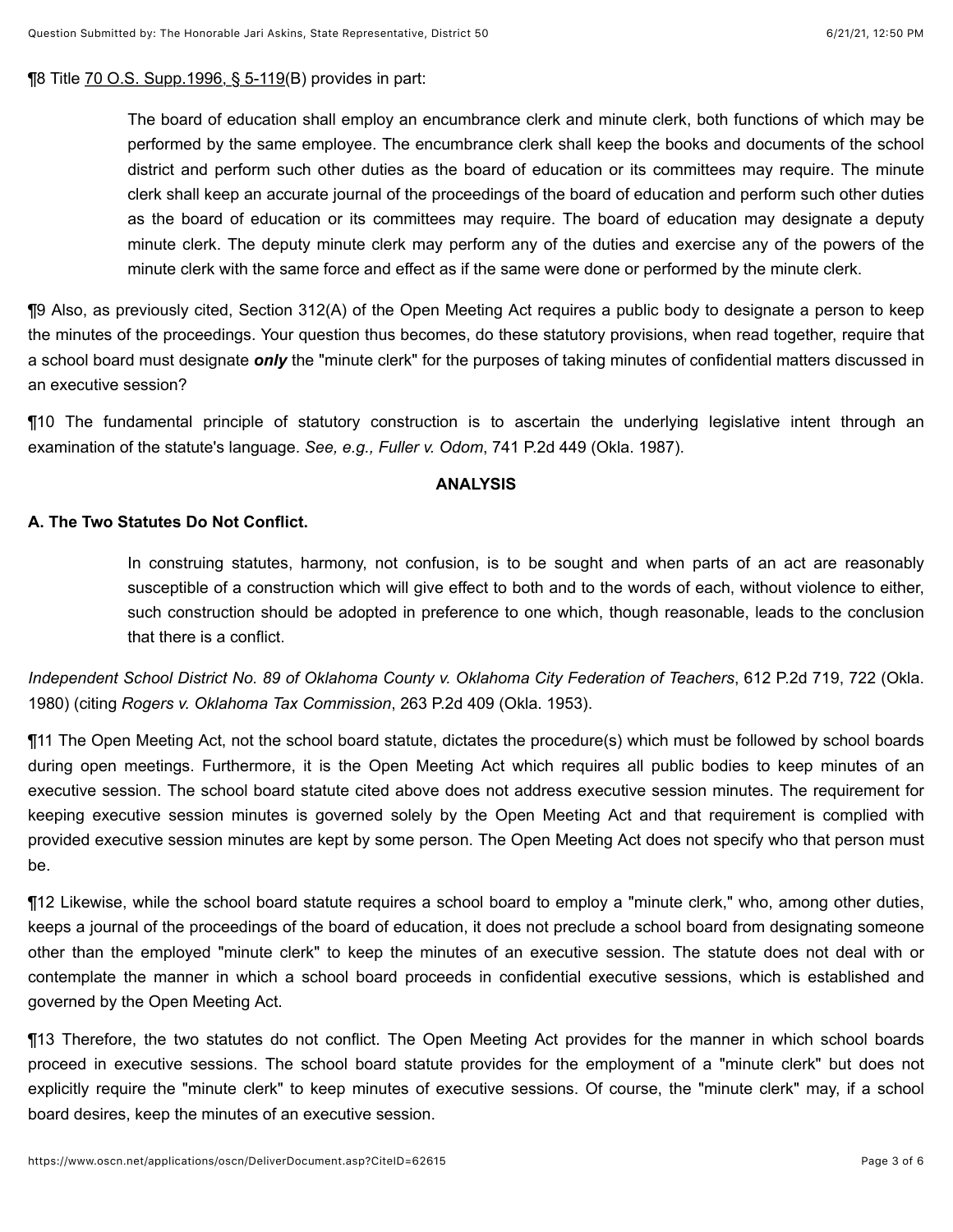## **B. Analysis Is Consistent With Confidential Nature Of Executive Sessions.**

¶14 The Open Meeting Act narrowly and explicitly defines those highly sensitive or confidential matters which may be discussed in executive session. It is inconsistent with the intent of the Act to require a person who is not otherwise privy to such confidential information to remain during an executive session for the sole purpose of taking minutes. Without any Open Meeting Act violation, the ministerial task of taking executive session minutes can be performed by a person who will otherwise remain in executive session. Nothing in the school board statute which establishes the position and duties of the minute clerk can be read to require that employee to have access to *confidential* discussions of the board. Nor would such privity be necessary in order to keep a journal of the board's proceedings.

¶15 To illustrate, consider the possible result if the "minute clerk" was required to remain present during executive sessions. A school board may legally consider personnel decisions and discuss attorney-client privileged material during executive session. Obviously, if the minute clerk is the subject of possible termination or demotion, he or she should not be present taking minutes while the board discusses such disciplinary action against him or her. Similarly, if the board is discussing pending litigation with its attorney, the presence of the minute clerk may jeopardize the attorney-client privilege.

¶16 In these instances, and perhaps others, the school board may choose to designate one of its own members to keep the executive session minutes. Neither the Open Meeting Act's requirements nor the school board statutes are violated if such designation takes place.

## **¶17 It is, therefore, the official Opinion of the Attorney General that:**

**The person employed as the "minute clerk" pursuant to [70 O.S. Supp. 1996, § 5-119](https://www.oscn.net/applications/oscn/deliverdocument.asp?citeid=89858&date=1/27/1997) is not statutorily required to take the minutes of a board of education's executive session.** 

**Any person legally present during a board of education executive session may take the minutes of the executive session.**

W.A. DREW EDMONDSON ATTORNEY GENERAL OF OKLAHOMA GRETCHEN ZUMWALT ASSISTANT ATTORNEY GENERAL

## **FOOTNOTES:**

<span id="page-3-0"></span> $1$  [70 O.S. 1991, § 5-118,](https://www.oscn.net/applications/oscn/deliverdocument.asp?citeid=89857&date=1/27/1997) also permits local boards of education to convene in executive session for specific purposes which are also set forth in Section 307 of the Act.

<span id="page-3-1"></span> $^2$  $^2$  As stated above, executive session minutes are confidential pursuant to  $51$  O.S. Supp.1996, § 24A.5. Also as stated, the Open Meeting Act provides for the release of the executive session minutes only if the board willfully violates Section 307. Therefore, executive session minutes should be kept sealed and in a separate file from the minutes of the open session of the open meeting.

## *Citationizer Summary of Documents Citing This Document ©*

**Cite NameLevel**